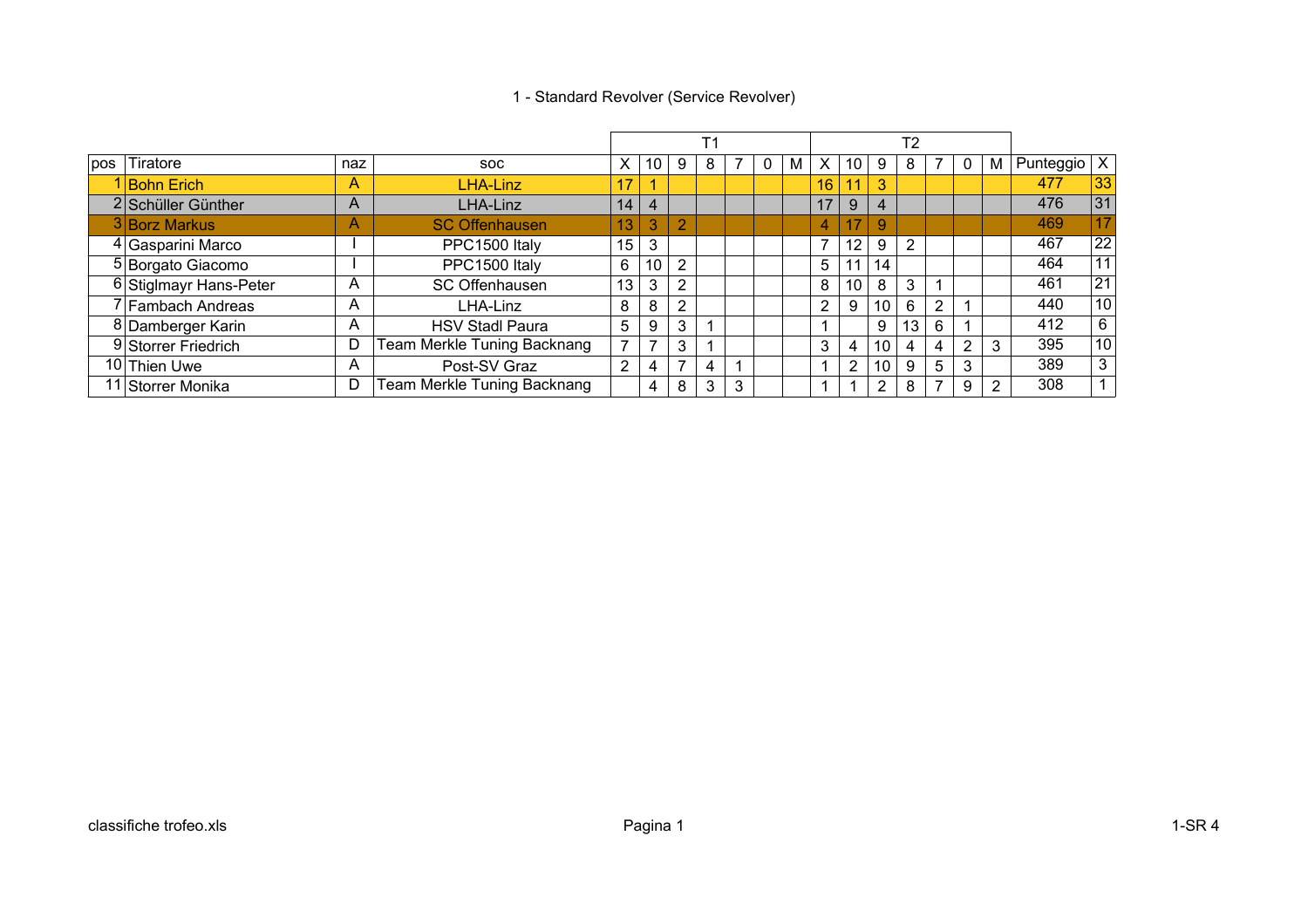|     |                        |     |                                    |                 |                          |   | Τ1 |  |   |    |                 |                 | Т2              |  |   |                 |              |
|-----|------------------------|-----|------------------------------------|-----------------|--------------------------|---|----|--|---|----|-----------------|-----------------|-----------------|--|---|-----------------|--------------|
| pos | <b>Tiratore</b>        | naz | SOC.                               | X               | 10                       | 9 | 8  |  | М | X  | 10 <sub>1</sub> |                 | 8               |  | м | Punteggio $ X $ |              |
|     | 1 Bohn Erich           | A   | <b>LHA-Linz</b>                    | 12              | 6                        |   |    |  |   | 14 | 11              | $\sqrt{5}$      |                 |  |   | 475             | 26           |
|     | 2 Stiglmayr Hans-Peter | A   | <b>SC Offenhausen</b>              | 14              | $\overline{4}$           |   |    |  |   | 8  | 13              | 8               |                 |  |   | 470             | 22           |
|     | 3 Gasparini Marco      |     | PPC1500 Italy                      | 10 <sup>1</sup> | $\overline{\phantom{a}}$ |   |    |  |   | 6  | 16\             |                 |                 |  |   | 470             | 16           |
|     | 4 Borz Markus          | A   | SC Offenhausen                     | 12              | 4                        | ົ |    |  |   | 6  | 16              | 6               | $\mathcal{P}$   |  |   | 468             | 18           |
|     | 5 Schüller Günther     | Α   | LHA-Linz                           | 13              | 5                        |   |    |  |   | 3  | 10 <sup>1</sup> | 15 <sup>1</sup> | 2               |  |   | 461             | 16           |
|     | 6 Damberger Karin      | Α   | <b>HSV Stadl Paura</b>             | $\overline{2}$  | 8                        | ⇁ |    |  |   |    | 11              | 13 <sub>1</sub> |                 |  |   | 432             | $\mathbf{3}$ |
|     | 7 Borgato Giacomo      |     | PPC1500 Italy                      | 6               | 8                        | 4 |    |  |   |    | っ               | 12 <sub>1</sub> | 12 <sup>°</sup> |  |   | 421             | 6            |
|     | 8 Storrer Friedrich    | D   | <b>Team Merkle Tuning Backnang</b> | $\overline{2}$  | 6                        | 9 |    |  |   |    |                 |                 | 10              |  |   | 371             | 3            |

# 2 - Standard Revolver 2,75" (Off Duty Revolver)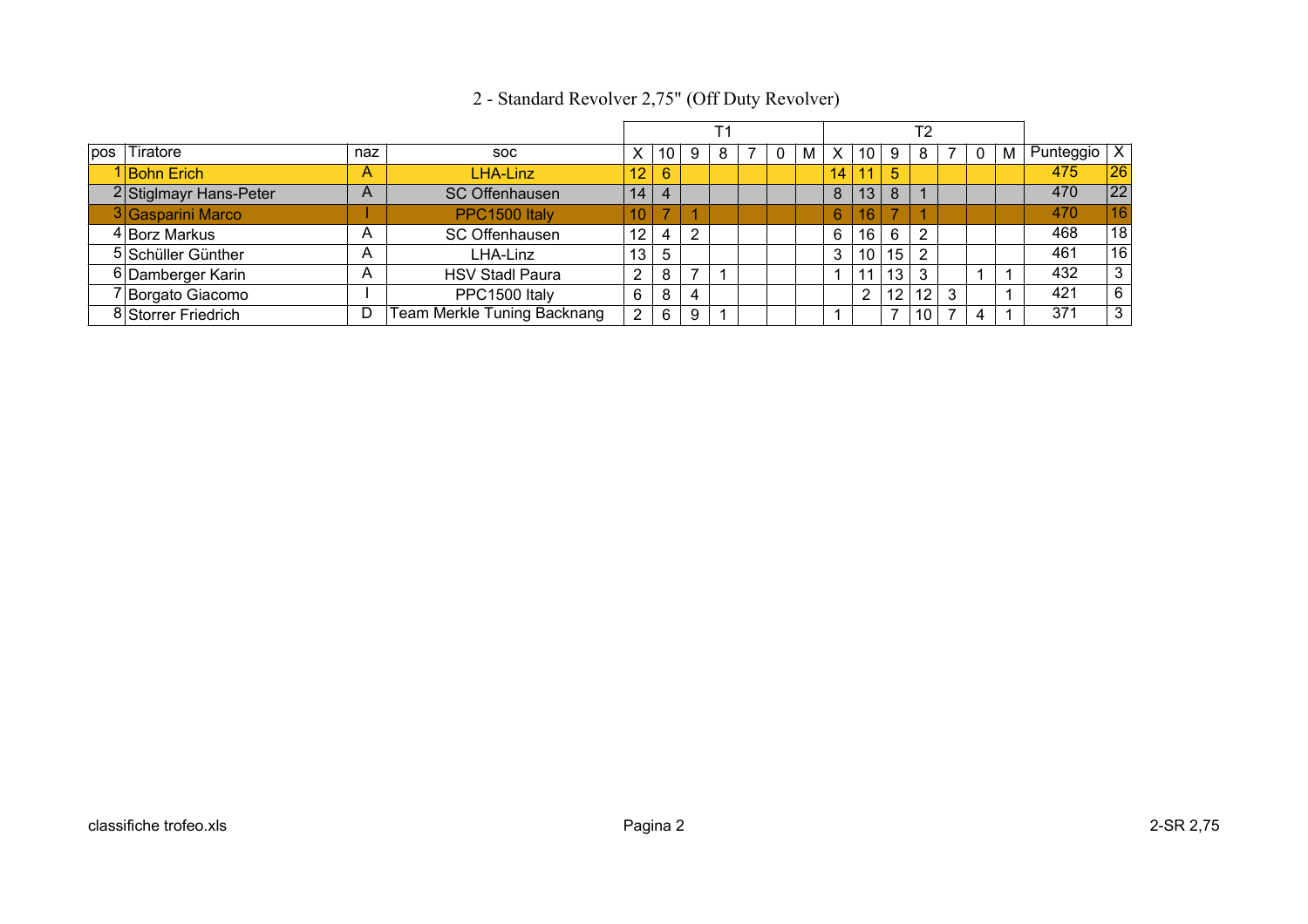|     |                        |     |                       |                |    |                | T <sub>1</sub> |   |                |                |    |                | T2 |                |                |    |           |                   |
|-----|------------------------|-----|-----------------------|----------------|----|----------------|----------------|---|----------------|----------------|----|----------------|----|----------------|----------------|----|-----------|-------------------|
| pos | Tiratore               | naz | <b>SOC</b>            | X.             | 10 | 9              | 8              | 0 | М              | X              | 10 | 9              | 8  |                | $\mathbf{0}$   | M  | Punteggio | $\overline{X}$    |
|     | Schüller Günther       | Α   | <b>LHA-Linz</b>       | 14             | 4  |                |                |   |                | 14             | 12 | 4              |    |                |                |    | 476       | 28                |
|     | 2 Bohn Erich           | A   | LHA-Linz              | 18             |    |                |                |   |                | 14             | 10 | 6              |    |                |                |    | 474       | 32                |
|     | <b>Borz Markus</b>     | Α   | <b>SC Offenhausen</b> | 14             | 3  |                |                |   |                | 12             | 11 | $\overline{7}$ |    |                |                |    | 472       | 26                |
|     | 4 Gasparini Marco      |     | PPC1500 Italy         | 17             | 1  |                |                |   |                | 11             | 8  | 9              | 2  |                |                |    | 467       | 28                |
|     | 5 Botta Giuseppe       |     | <b>TSN Strigno</b>    | 14             | 3  |                |                |   |                | 8              | 10 | 9              | 2  |                |                |    | 463       | 22                |
|     | 6 Zamboni Giuliano     |     | <b>TSN Strigno</b>    | 15             | 3  |                |                |   |                | 7              |    | 12             | 4  |                |                |    | 460       | $22 \overline{)}$ |
|     | Borgato Giacomo        |     | PPC1500 Italy         | 8              | 7  | 3              |                |   |                | 5              | 11 | 11             | 3  |                |                |    | 460       | 13                |
|     | 8 Stiglmayr Hans-Peter | A   | <b>SC Offenhausen</b> | 4              | 10 | 3              |                |   |                | 5              | 6  | 15             | 4  |                |                |    | 452       | 9                 |
|     | 9 Fusato Graziano      |     | PPC1500 Italy         | 9              | 7  | $\overline{2}$ |                |   |                | $\overline{2}$ | 12 | 8              | 5  | 3              |                |    | 451       | 11                |
| 10  | <b>Thien Uwe</b>       | A   | Post-SV Graz          | 9              | 5  | 4              |                |   |                | $\overline{2}$ | 8  | 10             | 7  | 3              |                |    | 443       | 11                |
| 11  | Tolotti Armando        |     | <b>TSN Strigno</b>    | 14             | 4  |                |                |   |                | 1              | 8  | 10             | 9  |                |                |    | 439       | 15                |
|     | 12 Di Mauro Carmen     |     | <b>TSN Belluno</b>    | 10             | 7  |                |                |   |                |                | 8  | 9              | 9  |                |                | 3  | 419       | 10                |
|     | 13 Fambach Andreas     | A   | LHA-Linz              | $\overline{7}$ | 5  | $\overline{2}$ | $\overline{2}$ |   | $\overline{2}$ |                |    | 20             | 4  | $\overline{2}$ | $\overline{2}$ |    | 400       | 8                 |
|     | 14   Perotto Valter    |     | <b>TSN Strigno</b>    | 5              | 9  | 3              |                |   |                |                | 4  | 11             | 9  |                |                | 4  | 385       | 5                 |
|     | 15 Callegher Mirco     |     | PPC1500 Italy         | $\overline{7}$ | 8  | $\overline{2}$ |                |   |                |                | 5  | 15             | 3  |                | 2              | 4  | 384       | $\overline{7}$    |
|     | 16 Gasparini Elena     |     | PPC1500 Italy         | 5              | 3  | 8              | $\overline{2}$ |   |                |                |    | 3              | 9  |                | 9              |    | 326       | $\overline{5}$    |
|     | 17 Castiglia Concetta  |     | PPC1500 Italy         |                | 7  | 7              | $\overline{2}$ |   |                |                | 3  | 5              | 4  | 7              |                | 3  | 325       | $\overline{2}$    |
|     | 18 Botta Lorenzo       |     | <b>TSN Treviso</b>    | 3              | 9  | 4              |                |   | $\overline{2}$ |                | 3  | 9              |    |                | 4              | 12 | 285       | $\overline{4}$    |
|     | 19 Seleghin Marco      |     | PPC1500 Italy         | $\overline{2}$ | 6  | 4              | 3              |   | 3              |                |    | 2              | 6  | 10             | 6              | 6  | 276       | 2 <sup>1</sup>    |

## 3 - Standard Semi Automatic Pistol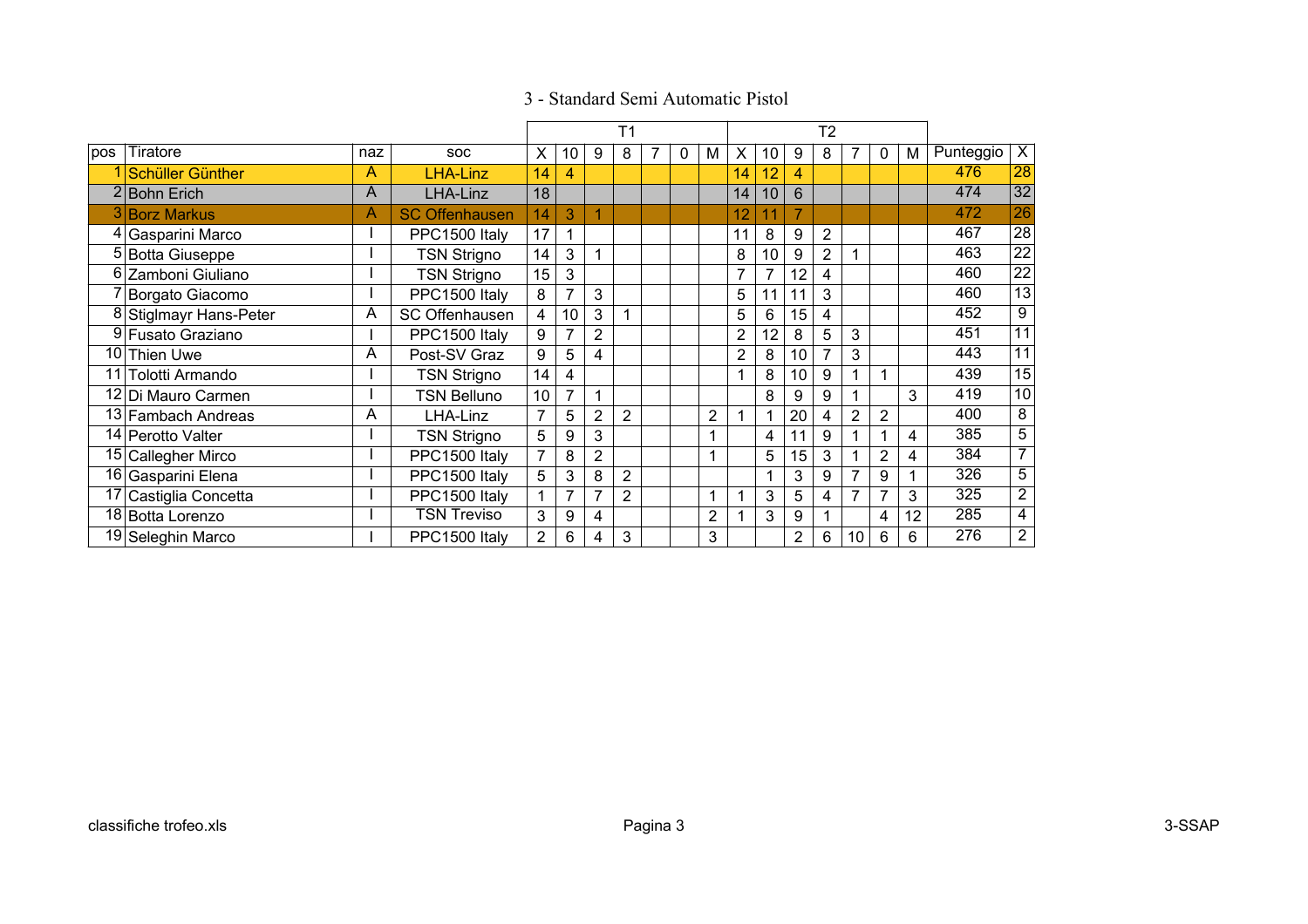5 - Standard Semi Automatic Pistol 3,65"

| pos | 'Tiratore | naz | <b>SOC</b>   | $\sqrt{}$<br>$\mathbf{\Lambda}$ | 10     |   |  | υ | M      | $\checkmark$<br>ᄉ | 10 | a<br>c |   | U  | M | unteggio    | $\mathbf v$<br>$\Lambda$ |
|-----|-----------|-----|--------------|---------------------------------|--------|---|--|---|--------|-------------------|----|--------|---|----|---|-------------|--------------------------|
|     | τor       |     | revis<br>o١٧ | ь                               | Q<br>÷ | ີ |  |   | $\sim$ |                   |    |        | - | c. |   | 007<br>ا ےت | 6                        |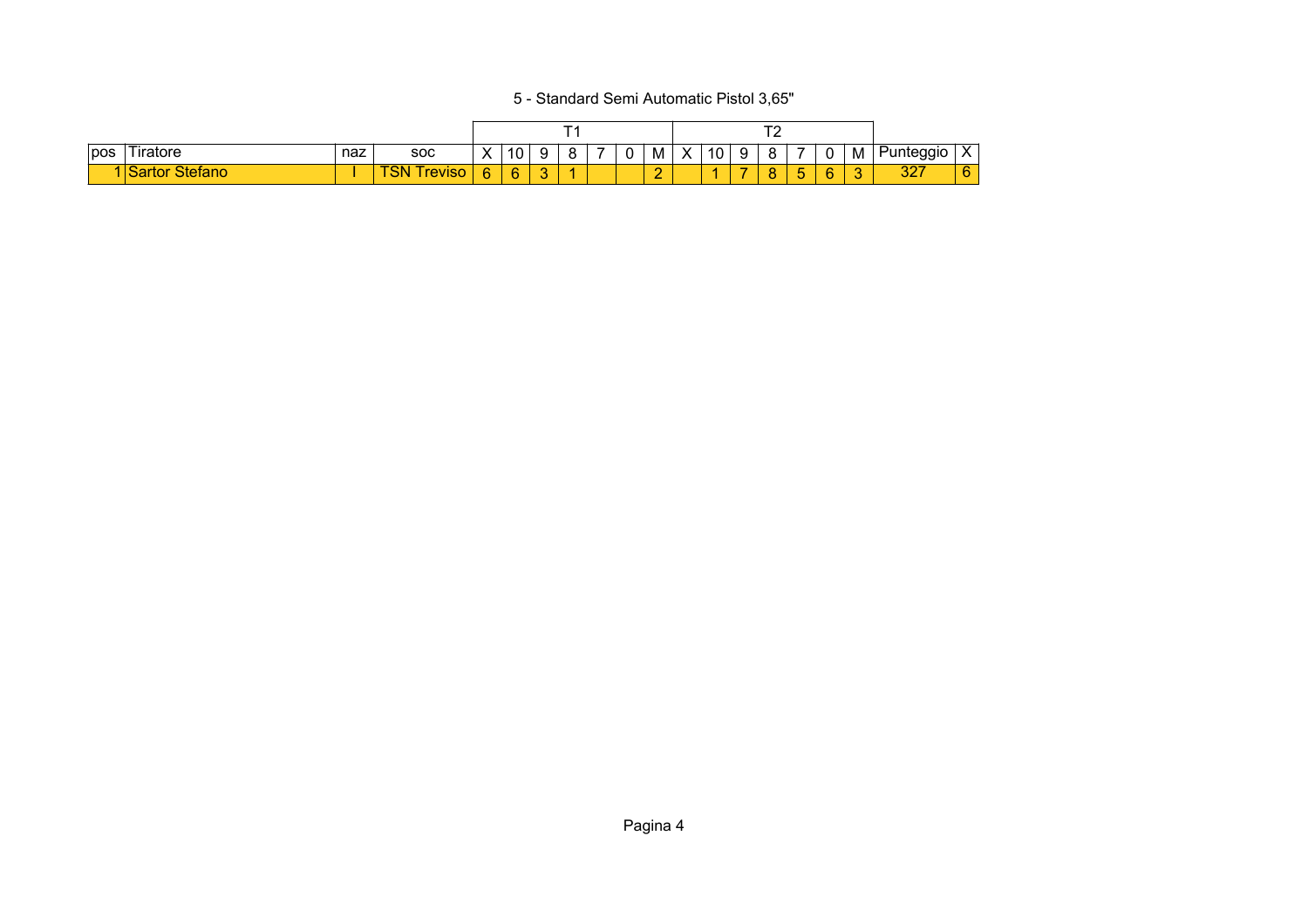|     |                        |     |                        |                |                |                | T <sub>1</sub> |   |              |                |          |                 |                 | T <sub>2</sub> |                |          |                |                 |                 |
|-----|------------------------|-----|------------------------|----------------|----------------|----------------|----------------|---|--------------|----------------|----------|-----------------|-----------------|----------------|----------------|----------|----------------|-----------------|-----------------|
| pos | Tiratore               | naz | <b>SOC</b>             | X              | 10             | 9              | 8              | 7 | $\mathbf{0}$ | M              | $\times$ | 10              | 9               | 8.             |                | $\Omega$ | M              | Punteggio $ X $ |                 |
|     | 1 Schüller Günther     | Α   | LHA-Linz               | 15             | $\overline{2}$ | 4              |                |   |              |                | 21       | 9               |                 |                |                |          |                | 479             | 36              |
|     | $2$ <b>Bohn Erich</b>  | A   | LHA-Linz               | 16             | $\overline{2}$ |                |                |   |              |                | 12       | 16              | $\overline{2}$  |                |                |          |                | 478             | 28              |
|     | 3 Stiglmayr Hans-Peter | A   | <b>SC Offenhausen</b>  | 14             | 4              |                |                |   |              |                | 13       | $\overline{12}$ | 5               |                |                |          |                | 475             | 27              |
|     | 4 Borz Markus          | Α   | SC Offenhausen         | 14             | 3              |                |                |   |              |                | 14       | 11              | 5               |                |                |          |                | 474             | 28              |
|     | 5 Gasparini Marco      |     | PPC1500 Italy          | 15             | 3              |                |                |   |              |                | 10       | 14              | 6               |                |                |          |                | 474             | 25              |
|     | 6 Cattarin Eliano      |     | PPC1500 Italy          | 9              | 7              | 2              |                |   |              |                | 11       | 7               | 10              |                |                |          |                | 455             | 20              |
|     | 7 Thien Uwe            | A   | Post-SV Graz           | $\overline{2}$ | 9              | $\overline{ }$ |                |   |              |                | 3        | 6               | 13 <sub>1</sub> |                |                |          |                | 443             | 5               |
|     | 8 Fambach Andreas      | A   | LHA-Linz               | 14             | $\overline{2}$ | $\overline{2}$ |                |   |              |                | 4        | 7               | 12              | 5.             |                |          | $\overline{2}$ | 436             | $\overline{18}$ |
|     | 9 Fusato Graziano      |     | PPC1500 Italy          | 6              | 10             | $\overline{2}$ |                |   |              |                | 6        | 5               |                 | 6              |                |          | $\overline{2}$ | 435             | $\overline{12}$ |
|     | 10 Lena Alberto        |     | PPC1500 Italy          | 6              | 6              | 6              |                |   |              |                | 4        | 4               | 12              | 8              |                |          |                | 433             | 10              |
|     | 11 Wirbka Mario        | D   | <b>SLG SCHWABEN</b>    | 3              | 4              | 8              | и              |   |              | $\overline{ }$ | 9        | 6               | 6               | 8              |                |          |                | 432             | 12              |
|     | 12 De Marco Alessandro |     | <b>TSN Treviso</b>     | 8              | $\overline{ }$ | $\overline{2}$ |                |   |              |                | 5        |                 | 8               | 4              | 5              |          |                | 427             | 13              |
|     | 13 Damberger Karin     | A   | <b>HSV Stadl Paura</b> | 6              | 9              | 3              |                |   |              |                |          | 3               | 18              | 4              | $\overline{2}$ |          | 3              | 415             | $6\overline{6}$ |
|     | 14 Merotto Remo        |     | <b>TSN Treviso</b>     | 14             | $\overline{2}$ | 2              |                |   |              |                | и        | 6               | 12              | 4              | 3              | 3        |                | 409             | 15              |

# 6 - Revolver Unlimited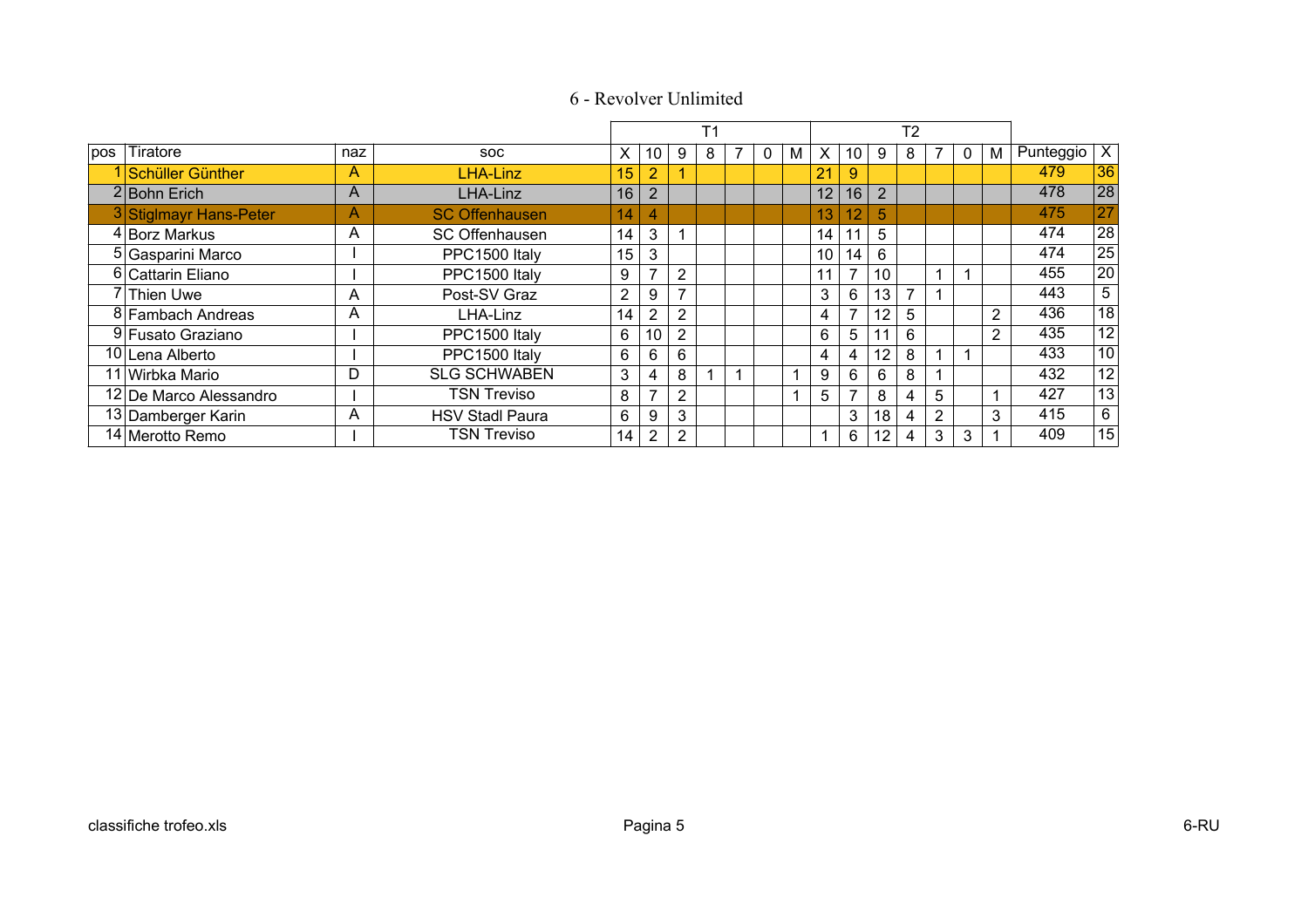|                 |       |                        |     |                       |                |                |                | T <sub>1</sub> |   |   |                |                |                | T <sub>2</sub> |   |                |   |                          |                 |
|-----------------|-------|------------------------|-----|-----------------------|----------------|----------------|----------------|----------------|---|---|----------------|----------------|----------------|----------------|---|----------------|---|--------------------------|-----------------|
| pos             | ∣iscr | Tiratore               | naz | <b>SOC</b>            | x              | 10             | 9              | 8              | 0 | M | X              | 10             | 9              | 8              |   | 0              | M | Punteggio $\overline{X}$ |                 |
|                 | 49    | <b>Bohn Erich</b>      | A   | LHA-Linz              | 16             |                |                |                |   |   | 17             |                | $\overline{2}$ |                |   |                |   | 477                      | 33              |
|                 | 135   | Bruniera Mario         |     | <b>TSN Treviso</b>    | 16             | 2              |                |                |   |   | 11             | 12             | $\overline{7}$ |                |   |                |   | 473                      | 27              |
|                 | 47    | Schüller Günther       | Α   | LHA-Linz              | 15             | $\overline{2}$ |                |                |   |   | 11             | 13             | 6              |                |   |                |   | 473                      | 26              |
| $\vert 4 \vert$ | 51    | <b>Borz Markus</b>     | A   | <b>SC Offenhausen</b> | 16             |                |                |                |   |   | 6              | 16             | 7              |                |   |                |   | 470                      | $\overline{22}$ |
| 5 <sup>1</sup>  | 53    | Gasparini Marco        |     | PPC1500 Italy         | 11             |                |                |                |   |   | 7              | 12             | 10             |                |   |                |   | 468                      | 18              |
| 6               | 48    | Stiglmayr Hans-Peter   | A   | SC Offenhausen        | 13             | 4              |                |                |   |   | 4              | 16             | 9              |                |   |                |   | 468                      | 17              |
|                 | 54    | Borgato Giacomo        |     | PPC1500 Italy         | 10             |                |                |                |   |   | 8              | 6              | 13             |                |   |                | 2 | 444                      | $\overline{18}$ |
| 8               | 117   | Salvalaio Luca         |     | <b>TSN Treviso</b>    | 8              | 5              | 5              |                |   |   | $\overline{7}$ | 5              | 11             | 5              |   |                |   | 441                      | $\overline{15}$ |
| 9               | 55    | Pedrinolli Sonia       |     | PPC1500 Italy         | 8              | 6              | 4              |                |   |   | 2              | 7              | 9              | $\overline{ }$ | 4 |                |   | 431                      | $\overline{10}$ |
| 10              | 140   | Lena Alberto           |     | PPC1500 Italy         | $\overline{7}$ | 7              | 4              |                |   |   | 5              | 4              | 10             | 4              | 6 |                |   | 430                      | $\overline{12}$ |
| 11              | 146   | Di Mauro Carmen        |     | TSN Belluno           | 11             | 6              |                |                |   | 1 |                | 6              | 8              | 10             | 4 |                |   | 420                      | $\overline{12}$ |
| 12              | 52    | <b>Fambach Andreas</b> | A   | LHA-Linz              | 3              | 6              | 4              |                |   | 5 |                | 9              | 15             | 3              |   | $\overline{2}$ |   | 385                      | 4               |
| 13              | 45    | Tonon Franco           |     | PPC1500 Italy         | 7              | 10             |                |                |   |   | 4              | $\overline{2}$ | 10             | 6              |   |                | 8 | 377                      | $\overline{11}$ |
| 14              | 57    | Restiotto Ivana        |     | TSN Belluno           | 5              | 6              | 6              |                |   |   | 3              | 5              | 6              | 3              | 4 | 4              | 5 | 358                      | $\overline{8}$  |
| 15              | 56    | Callegher Mirco        |     | PPC1500 Italy         | 11             | 5              | $\overline{2}$ |                |   |   | 6              | 3              | $\overline{ }$ | 3              |   | 2              | 9 | 355                      | $\overline{17}$ |
| 16              | 104   | Fava Silvano           |     | TSN Treviso           | 4              | 9              | 4              |                |   | 1 |                | 2              | 9              |                | 2 | 4              | 5 | 347                      | $\overline{5}$  |

## 7 - Pistol Unlimited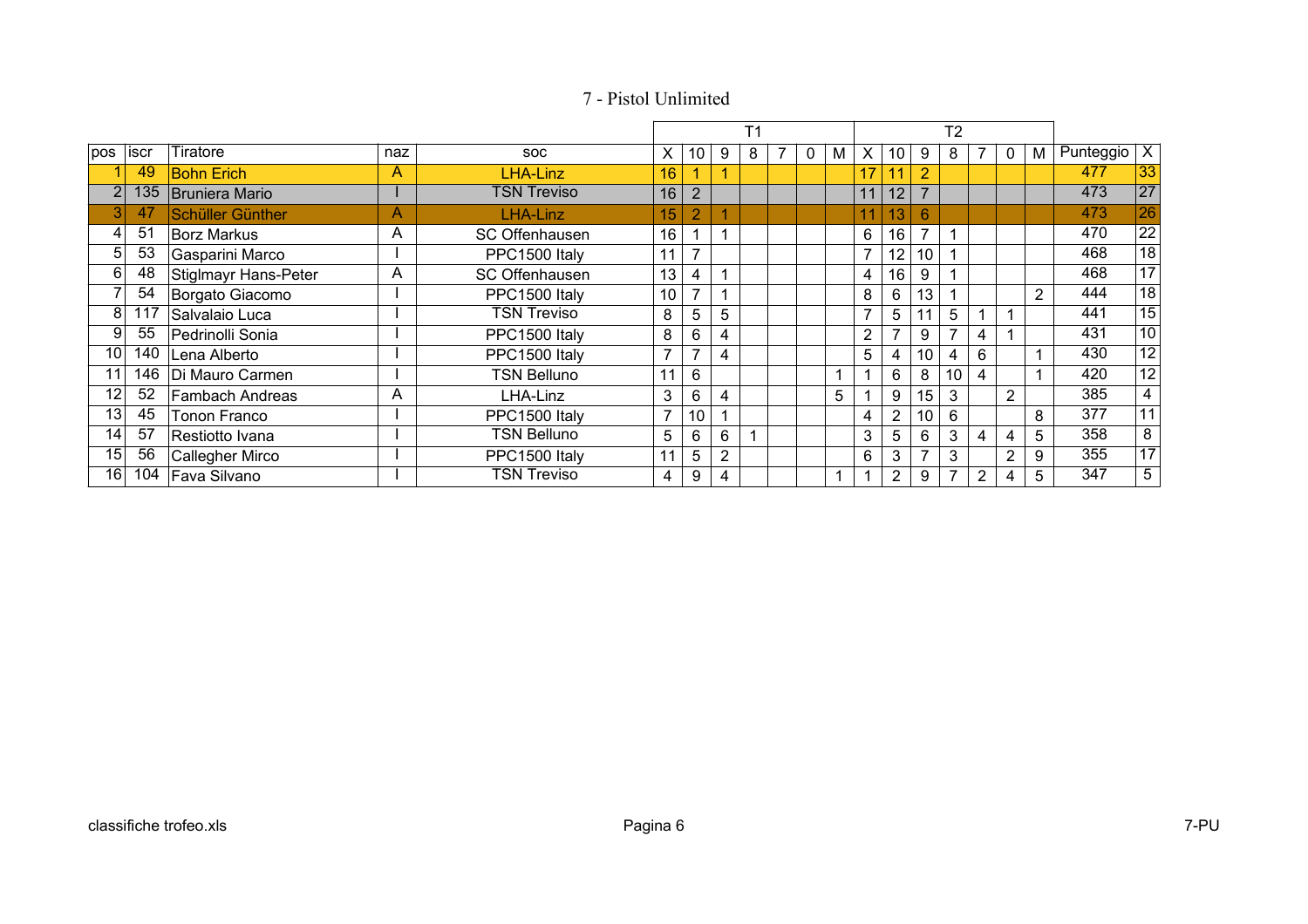8 - PPC Rifle

|     |                             |     |                        |                 |    |    |   |  |   |    |    |    | Т2 |   |   |           |                 |
|-----|-----------------------------|-----|------------------------|-----------------|----|----|---|--|---|----|----|----|----|---|---|-----------|-----------------|
| pos | Tiratore                    | naz | <b>SOC</b>             | X               | 10 | 9  | 8 |  | М | X  | 10 | 9  | 8  | 0 | M | Punteggio | х               |
|     | I Bohn Erich                | А   | LHA-Linz               | 10              | 5  | 3  |   |  |   | 20 | 7  | 3  |    |   |   | 474       | 30              |
|     | 2 Schüller Günther          | A   | LHA-Linz               | 12              | 4  |    |   |  |   | 16 | 9  | 3  | っ  |   |   | 470       | $\overline{28}$ |
|     | 3 Borz Markus               | Α   | <b>SC Offenhausen</b>  | $\vert 4 \vert$ | 9  | 4  |   |  |   | 14 | 11 | 5  |    |   |   | 469       | 18              |
|     | 4 Damberger Karin           | Α   | <b>HSV Stadl Paura</b> | ⇁               | 5  | 4  |   |  |   | 12 | 6  | 8  |    |   | 4 | 423       | 19              |
|     | 5 Salvalaio Luca            |     | <b>TSN Treviso</b>     | $\overline{2}$  | 9  | 6  |   |  |   | 5  | 5  | 14 | っ  |   | 4 | 414       |                 |
|     | 6 Sartor Stefano            |     | <b>TSN Treviso</b>     | 2               | 4  | 10 |   |  |   | ົ  | 3  |    |    | 2 | 2 | 376       |                 |
|     | <sup>7</sup> Cafiero Renato |     | <b>TSN Belluno</b>     | 4               | 8  | 5  |   |  |   | 4  | 5  | 9  | 3  | 2 | 6 | 367       | 8               |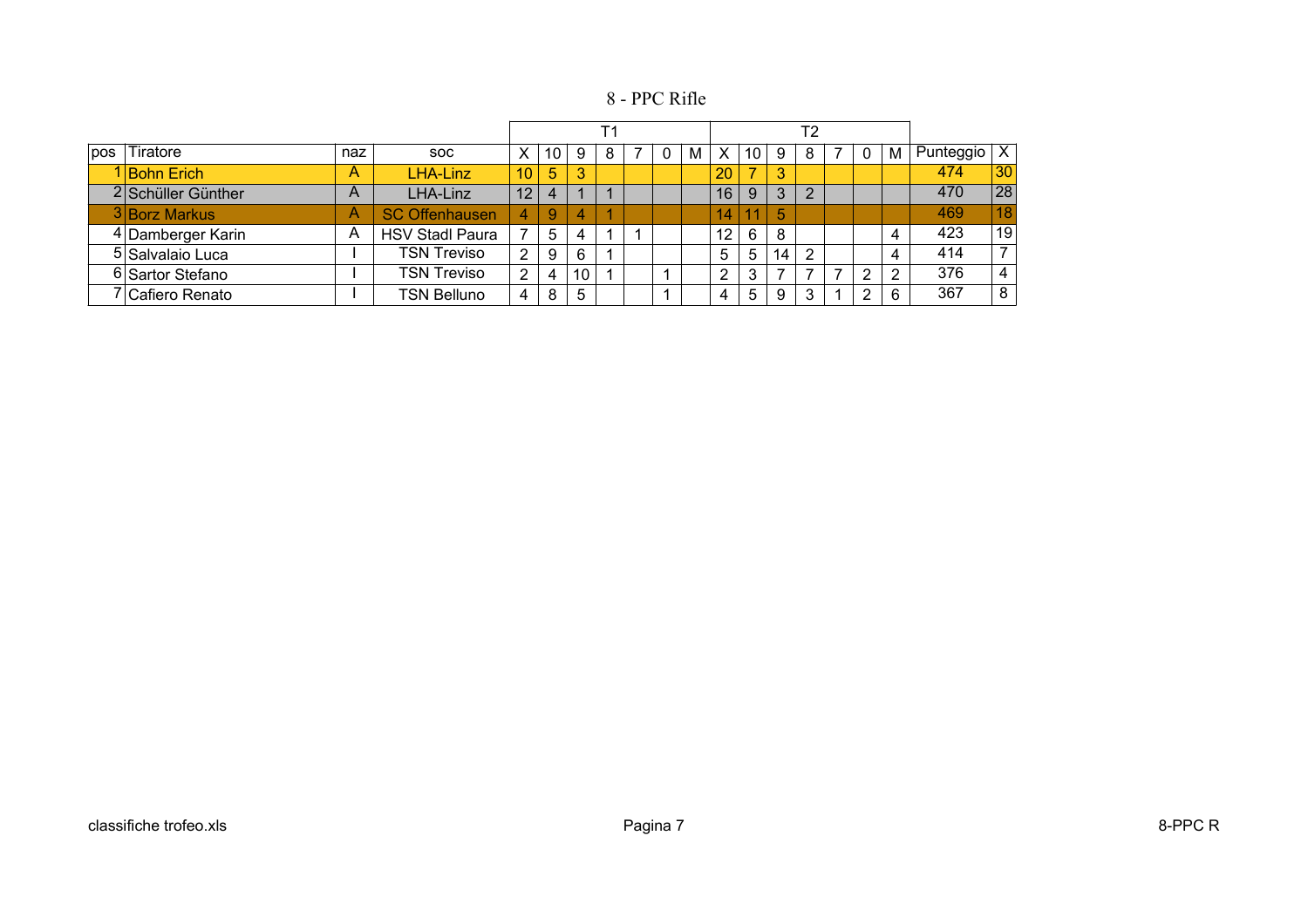9 - PPC Minirifle

|     |                  |     |                            |                                    |    |   |   |   |   |                   |                    |             | - |   |   |                   |                           |
|-----|------------------|-----|----------------------------|------------------------------------|----|---|---|---|---|-------------------|--------------------|-------------|---|---|---|-------------------|---------------------------|
| pos | 'Tiratore        | naz | <b>SOC</b>                 | $\checkmark$<br>$\mathbf{\Lambda}$ | 10 | ີ | я | υ | M | $\checkmark$<br>ᄉ | 10                 | 9           | O | 0 | M | 'unteggio<br>. ا  | $\mathbf{v}$<br>$\Lambda$ |
|     | lenato<br>:atıel |     | <b>Belluno</b><br>ŃΝ<br>-- |                                    | 10 | c |   |   |   | $\sim$            | $\sim$<br>. .<br>v | $\sim$<br>ັ |   |   |   | $\Omega$<br>-44 L | $\Omega$<br>O             |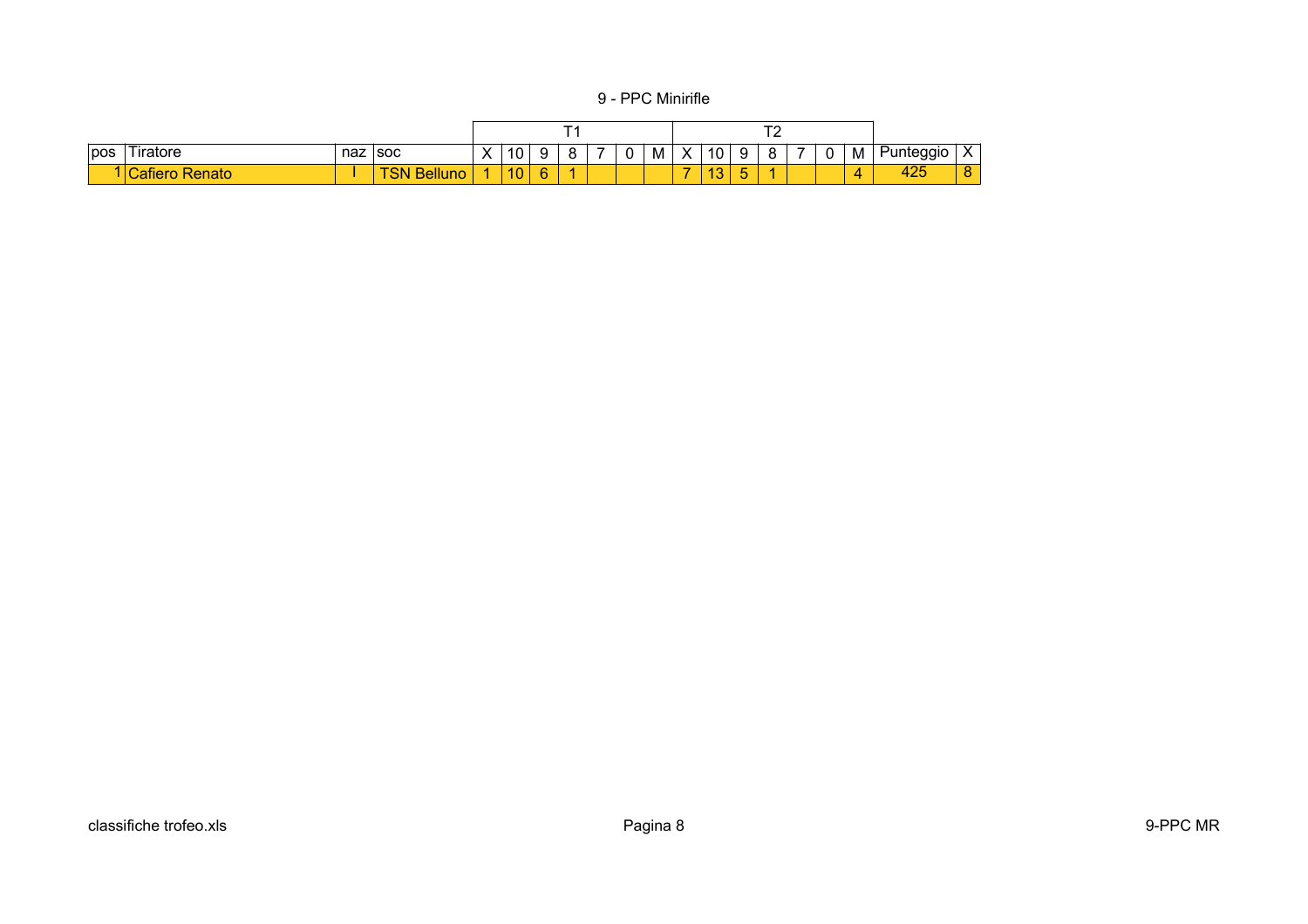#### 10-PP1

| pos             | Tiratore                    | naz                     | SOC                                | $\sf X$        | 10              | 9               | 8              | 7                       | 6              | 5              | Punteggio        | $\pmb{\times}$          |
|-----------------|-----------------------------|-------------------------|------------------------------------|----------------|-----------------|-----------------|----------------|-------------------------|----------------|----------------|------------------|-------------------------|
|                 | <b>Gasparini Marco</b>      |                         | PPC1500 Italy                      | 16             | 10              | 4               |                |                         |                |                | 296              | 16                      |
| $\overline{2}$  | <b>Borz Markus</b>          | $\overline{A}$          | <b>SC Offenhausen</b>              | 5              | 17              | 8               |                |                         |                |                | 292              | $\overline{5}$          |
| 3               | <b>Bruniera Mario</b>       |                         | <b>TSN Treviso</b>                 | 5              | 17              | $\overline{7}$  | $\overline{1}$ |                         |                |                | 291              | 5                       |
| 4               | <b>Bohn Erich</b>           | $\overline{A}$          | LHA-Linz                           | 5              | 13              | 12              |                |                         |                |                | 288              | 5                       |
| 5               | Borgato Giacomo             | I                       | PPC1500 Italy                      | 6              | 13              | $\overline{9}$  | $\overline{2}$ |                         |                |                | 287              | 6                       |
| 6               | <b>Stiglmayr Hans-Peter</b> | $\overline{A}$          | SC Offenhausen                     | 4              | 10              | 16              |                |                         |                |                | 284              | $\overline{4}$          |
| 7               | Zamboni Giuliano            | T                       | <b>TSN Strigno</b>                 | 5              | 8               | 15              | $\overline{2}$ |                         |                |                | 281              | $\overline{5}$          |
| 8               | <b>Storrer Friedrich</b>    | $\overline{\mathsf{D}}$ | <b>Team Merkle Tuning Backnang</b> | 3              | $\overline{12}$ | 13              |                | $\overline{2}$          |                |                | 281              | $\overline{3}$          |
| 9               | Fambach Andreas             | $\overline{A}$          | LHA-Linz                           | $\overline{2}$ | $\overline{15}$ | $6\phantom{1}$  | $\overline{7}$ |                         |                |                | 280              | $\overline{2}$          |
| 10              | Tolotti Armando             | I                       | <b>TSN Strigno</b>                 | 5              | 11              | $\overline{5}$  | 8              |                         | 1              |                | 275              | $\overline{5}$          |
| 11              | Fava Silvano                |                         | <b>TSN Treviso</b>                 | 4              | 9               | $\overline{11}$ | $\overline{4}$ | $\overline{2}$          |                |                | $\overline{275}$ | 4                       |
|                 | 12 Merotto Remo             | T                       | <b>TSN Treviso</b>                 | 3              | 6               | $\overline{17}$ | $\overline{4}$ |                         |                |                | 275              | $\overline{\mathbf{3}}$ |
|                 | 13 Schüller Günther         | A                       | LHA-Linz                           | $\overline{7}$ | 9               | 3               | 10             | 1                       |                |                | $\overline{274}$ | 7                       |
| 14              | De Marco Alessandro         | I                       | <b>TSN Treviso</b>                 | 5              | $\overline{7}$  | 10              | 8              |                         |                |                | $\overline{274}$ | $\overline{5}$          |
| 15              | Damberger Karin             | $\overline{\mathsf{A}}$ | <b>HSV Stadl Paura</b>             | 4              | 6               | 15              | 4              | 1                       |                |                | $\overline{274}$ | $\overline{\mathbf{4}}$ |
| $\overline{16}$ | <b>Cattarin Eliano</b>      | $\overline{1}$          | PPC1500 Italy                      | 4              | $\overline{13}$ | $\overline{9}$  | $\mathbf 1$    | $\overline{1}$          | 1              |                | $\overline{272}$ | $\overline{4}$          |
| $\overline{17}$ | Wirbka Mario                | $\overline{\mathsf{D}}$ | <b>SLG SCHWABEN</b>                | 1              | 9               | 13              | 6              |                         | 1              |                | $\overline{271}$ | 1                       |
| $\overline{18}$ | Salvalaio Luca              | I                       | <b>TSN Treviso</b>                 | 0              | 8               | $\overline{15}$ | $\overline{7}$ |                         |                |                | 271              | 0                       |
| $\overline{19}$ | <b>Tonon Franco</b>         | I                       | PPC1500 Italy                      | 3              | 9               | 10              | 5              | $\overline{2}$          | 1              |                | 270              | $\overline{3}$          |
| 20              | Zane Fabio                  |                         | <b>TSN Treviso</b>                 | $\mathbf 1$    | $\overline{5}$  | $\overline{16}$ | $\overline{8}$ |                         |                |                | 268              | 1                       |
| 21              | Wirbka Tiziano              | $\overline{\mathsf{D}}$ | <b>SLG SCHWABEN</b>                | $\overline{2}$ | 3               | 18              | 6              | 1                       |                |                | 267              | $\overline{2}$          |
| $\overline{22}$ | Thien Uwe                   | A                       | Post-SV Graz                       |                | 8               | 13              | $\overline{7}$ | $\overline{2}$          |                |                | 267              | 0                       |
| $\overline{23}$ | <b>Botta Giuseppe</b>       | T                       | <b>TSN Strigno</b>                 | 3              | 5               | 14              | 5              | $\overline{2}$          | 1              |                | 266              | $\overline{3}$          |
| 24              | Fusato Graziano             | $\overline{1}$          | PPC1500 Italy                      | $\overline{2}$ | 6               | 11              | 10             | 1                       |                |                | 266              | $\overline{2}$          |
| $\overline{25}$ | Di Mauro Carmen             |                         | <b>TSN Belluno</b>                 | 1              | 6               | 13              | 6              | $\overline{\mathbf{4}}$ |                |                | 263              | 1                       |
| 26              | Pedrinolli Sonia            |                         | PPC1500 Italy                      | $\overline{2}$ | 6               | 10              | 8              | 4                       |                |                | $\overline{262}$ | $\overline{2}$          |
| $\overline{27}$ | Sartor Stefano              | T                       | <b>TSN Treviso</b>                 |                | 3               | 10              | 12             | 3                       | $\overline{2}$ |                | 249              | $\overline{0}$          |
| $\overline{28}$ | Castiglia Concetta          | T                       | PPC1500 Italy                      | 1              | 3               | 10              | 6              | $\overline{7}$          |                | $\mathbf{1}$   | 232              | $\mathbf{1}$            |
|                 | 29 Lena Alberto             | I                       | PPC1500 Italy                      | 1              | 6               | $\overline{7}$  | $\overline{7}$ | 6                       |                |                | $\overline{231}$ | $\mathbf{1}$            |
| 30              | Seleghin Marco              | T                       | PPC1500 Italy                      |                | $\overline{2}$  | $6\phantom{1}$  | 12             | $\overline{7}$          |                | $\overline{2}$ | 229              | 0                       |
| 31              | Restiotto Ivana             |                         | <b>TSN Belluno</b>                 | 3              | $\mathbf 0$     | 8               | $\overline{7}$ | 5                       | 4              | $\overline{2}$ | 227              | $\overline{3}$          |
|                 | 32 Botta Lorenzo            | ı                       | <b>TSN Treviso</b>                 | 0              | 5               | 8               | $\overline{7}$ | 6                       | 1              |                | $\overline{226}$ | $\mathbf 0$             |
| $\overline{33}$ | Gasparini Elena             |                         | PPC1500 Italy                      | 1              | $\overline{4}$  | 4               | 4              | 6                       | $\overline{7}$ | $\overline{2}$ | 212              | $\mathbf{1}$            |
|                 | 34 Storrer Monika           | $\overline{\mathsf{D}}$ | <b>Team Merkle Tuning Backnang</b> |                | 3               | 8               | 4              | 6                       | 6              |                | $\overline{212}$ | 0                       |
|                 | 35 Perotto Valter           | L                       | <b>TSN Strigno</b>                 |                | 3               | $\overline{7}$  | 5              | 6                       | 3              |                | 193              | $\overline{0}$          |

classifiche trofeo.xls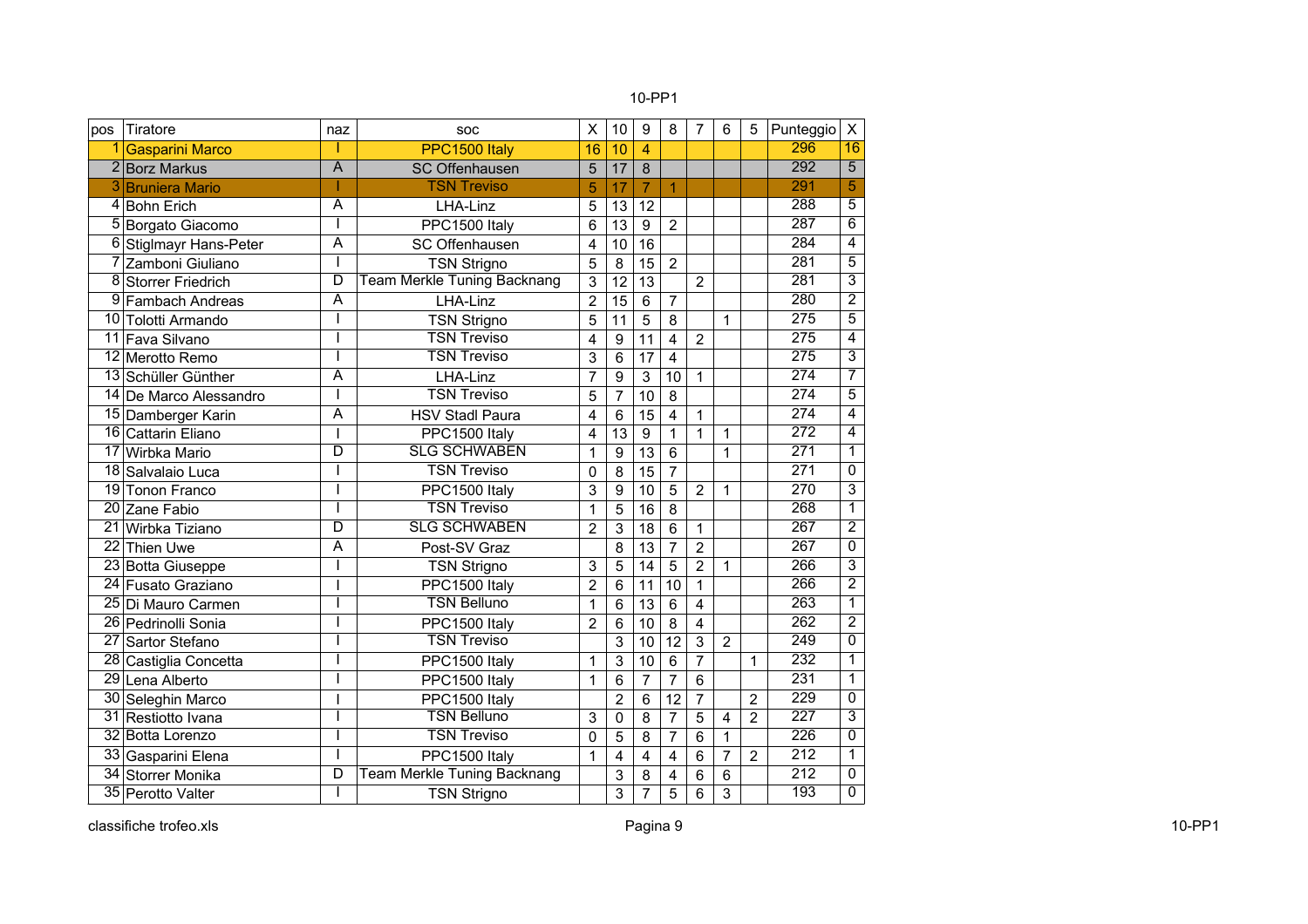### 11-PP1 Open

| pos | Tiratore               | naz | <b>SOC</b>            |                 | 10              |                 | 8 | 6 | Punteggio |    |
|-----|------------------------|-----|-----------------------|-----------------|-----------------|-----------------|---|---|-----------|----|
|     | 1 Schüller Günther     | Α   | LHA-Linz              | 10 <sup>1</sup> | 17              | ≘               |   |   | 297       | 10 |
|     | 2 Bohn Erich           | A   | LHA-Linz              | 10 <sup>1</sup> | 15 <sup>1</sup> | 5               |   |   | 295       | 10 |
|     | 3 Borz Markus          | Α   | <b>SC Offenhausen</b> | 2.              | 15 <sup>1</sup> |                 |   |   | 283       | 2  |
|     | 4 Stiglmayr Hans-Peter | A   | <b>SC Offenhausen</b> | 4               | 12              | 10 <sup>1</sup> |   |   | 273       | 4  |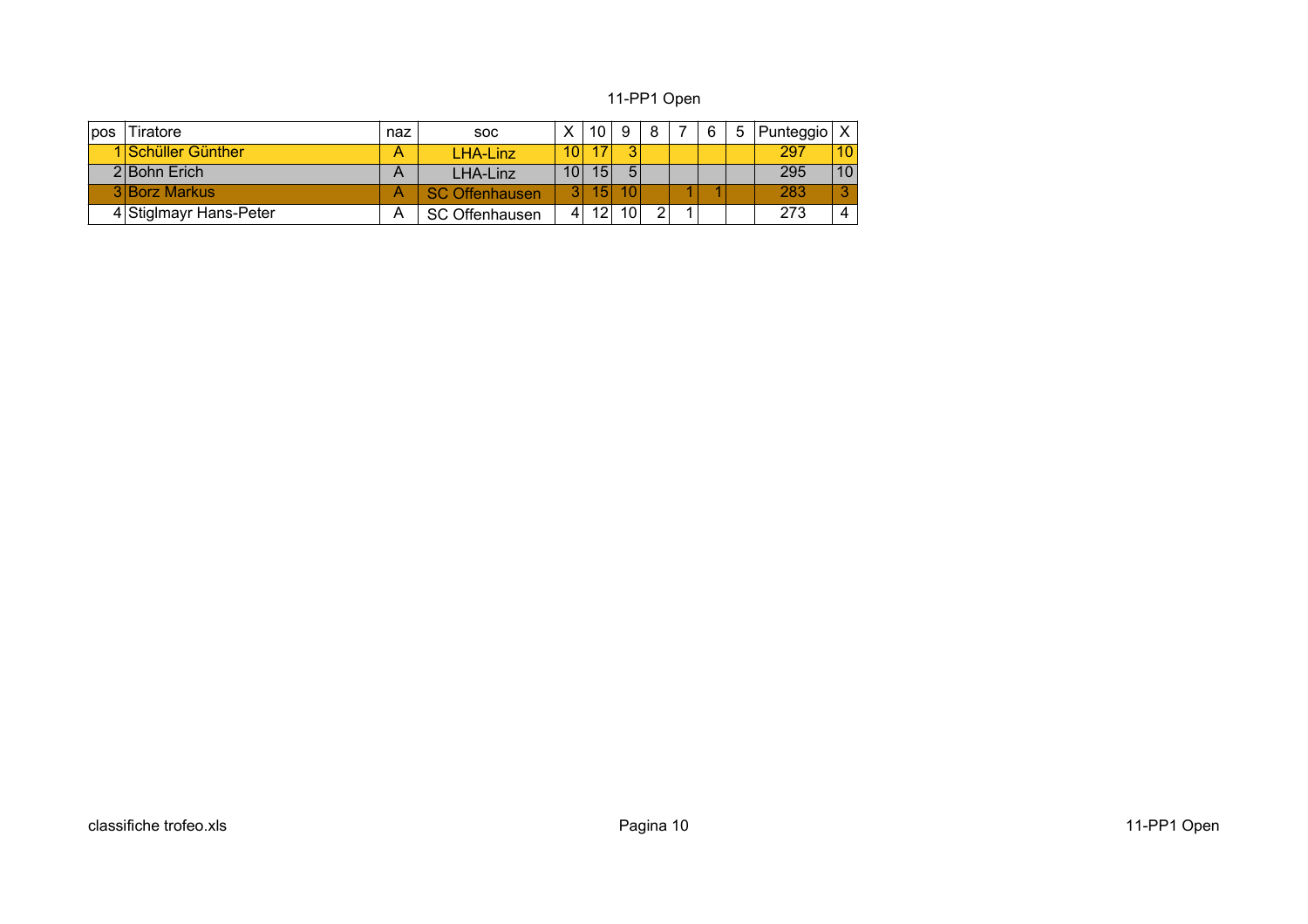|                |                             |                |                                    |                |                | T <sub>1</sub>          |                         |                |                |                |                | T <sub>2</sub> |                         |                |                 |
|----------------|-----------------------------|----------------|------------------------------------|----------------|----------------|-------------------------|-------------------------|----------------|----------------|----------------|----------------|----------------|-------------------------|----------------|-----------------|
| pos            | Tiratore                    | naz            | SOC                                | X              | 5              | 4                       | 3                       | $\overline{2}$ | M              | 5              | 4              | 3              | $\overline{2}$          | M              | Punteggio       |
|                | <b>Schüller Günther</b>     | A              | <b>LHA-Linz</b>                    | $\overline{2}$ | 4              | 5                       | 1                       |                |                | 4              | 5              | 1              |                         |                | 106             |
| $\overline{2}$ | Gasparini Marco             |                | PPC1500 Italy                      | $\mathbf{1}$   | 3              | 8                       |                         |                |                | 3              | 5              |                | $\mathbf{1}$            |                | 104             |
| 3              | <b>Bruniera Mario</b>       |                | <b>TSN Treviso</b>                 | 1              | 3              | 8                       |                         |                |                | $\overline{4}$ | 3              | 3              |                         |                | 103             |
| 4              | <b>Borz Markus</b>          | A              | SC Offenhausen                     | 3              | 2              | 5                       | $\overline{2}$          |                |                |                | 6              | 4              |                         |                | 97              |
| 5              | <b>Botta Giuseppe</b>       |                | <b>TSN Strigno</b>                 | 3              | 1              | 5                       | $\overline{2}$          | $\mathbf{1}$   |                |                | 5              | 4              |                         |                | 95              |
| 6              | <b>Bohn Erich</b>           | A              | LHA-Linz                           | $\overline{2}$ | 1              | 5                       | 4                       |                |                |                | 8              | 3              |                         |                | 93              |
| 7              | Borgato Giacomo             |                | <b>TSN Treviso</b>                 | $\mathbf 1$    | 3              | 1                       | 5                       | $\overline{2}$ |                | 5              | 3              | 1              | $\overline{2}$          |                | 92              |
| 8              | <b>Stiglmayr Hans-Peter</b> | A              | SC Offenhausen                     | $\mathbf{1}$   | 1              | 6                       | 4                       |                |                | 1              | 5              | 4              | $\mathbf{1}$            |                | 90              |
| 9              | Zane Fabio                  |                | <b>TSN Treviso</b>                 | $\mathbf 0$    | 4              | 4                       | 4                       |                |                | $\mathbf 0$    | 4              | 5              | $\overline{2}$          | $\mathbf 0$    | 88              |
| 10             | <b>Fambach Andreas</b>      | A              | LHA-Linz                           | 1              |                | 6                       | 4                       | 1              |                | $\overline{3}$ | 1              | 3              | 3                       |                | 87              |
| 11             | Zamboni Giuliano            |                | <b>TSN Strigno</b>                 | 1              | 3              | $\overline{\mathbf{4}}$ | 4                       |                |                |                | 3              | 6              | $\overline{2}$          |                | 87              |
| 12             | Cattarin Eliano             |                | PPC1500 Italy                      | 1              |                | 6                       | 5                       |                |                | $\mathbf{1}$   | $\overline{2}$ | $\overline{5}$ | $\overline{2}$          |                | 86              |
| 13             | Wirbka Tiziano              | D              | <b>SLG SCHWABEN</b>                | $\mathbf 1$    |                | 4                       | $6\phantom{1}$          | 1              |                | 3              | 1              | 5              | $\overline{2}$          |                | 84              |
| 14             | <b>Tolotti Armando</b>      |                | <b>TSN Strigno</b>                 | $\mathbf{1}$   | 1              | 4                       | $\overline{4}$          | $\overline{2}$ |                | $\mathbf{1}$   | 3              | 8              |                         |                | 83              |
| 15             | Salvalaio Luca              |                | <b>TSN Treviso</b>                 |                | 3              | 3                       | 3                       | 3              |                | $\mathbf 0$    | $\overline{2}$ | 5              | 3                       |                | 81              |
| 16             | Pedrinolli Sonia            |                | PPC1500 Italy                      | $\mathbf 1$    | 1              | 3                       | 4                       | 3              |                | 0              | 6              | 1              | 4                       |                | 80              |
| 17             | Botta Lorenzo               |                | <b>TSN Treviso</b>                 | $\mathbf{1}$   | 1              | 4                       | $\overline{4}$          | $\overline{2}$ |                | $\mathbf{1}$   | $\overline{2}$ | $\overline{7}$ | $\overline{2}$          |                | 80              |
| 18             | De Marco Alessandro         |                | PPC1500 Italy                      | $\mathbf 1$    | 0              | 4                       | 5                       | $\overline{2}$ |                | 3              | 3              | 3              | $\overline{2}$          | 1              | 80              |
| 19             | <b>Storrer Friedrich</b>    | D              | <b>Team Merkle Tuning Backnang</b> | $\mathbf{1}$   | $\overline{2}$ | 3                       | $\overline{2}$          | $\overline{2}$ | $\overline{2}$ |                | 5              | 3              | $\mathbf{1}$            | 1              | 78              |
| 20             | Wirbka Mario                | D              | <b>SLG SCHWABEN</b>                | 3              |                | $\overline{2}$          | 6                       | $\mathbf{1}$   |                | $\mathbf{1}$   | $\overline{2}$ | 4              | 5                       |                | 78              |
| 21             | <b>Thien Uwe</b>            | A              | Post-SV Graz                       | 1              | 2              | 1                       | 4                       | 3              | 1              | $\overline{2}$ | $\overline{2}$ | 5              | 3                       |                | 76              |
| 22             | Di Mauro Carmen             |                | <b>TSN Belluno</b>                 | $\mathbf 1$    | 0              | 3                       | 3                       | $\overline{4}$ | 1              | 1              | 3              | 4              | 3                       |                | 74              |
| 23             | <b>Tonon Franco</b>         |                | PPC1500 Italy                      | $\mathbf 1$    | 1              | 4                       | $\mathbf 1$             | 4              | $\mathbf{1}$   |                | $\mathbf 1$    | 5              | 3                       | 1              | 72              |
| 24             | Lena Alberto                |                | PPC1500 Italy                      |                |                | $\overline{7}$          | 5                       |                |                |                | $\mathbf 1$    | 4              | 6                       | 1              | $\overline{71}$ |
| 25             | Castiglia Concetta          |                | PPC1500 Italy                      |                |                | 4                       | 3                       | 4              | 1              |                | 4              | 5              | 3                       |                | 70              |
| 26             | Sartor Stefano              |                | <b>TSN Treviso</b>                 |                |                | $\overline{2}$          | 6                       | $\overline{4}$ |                |                | $\overline{2}$ | $\overline{7}$ | $\mathbf{1}$            | $\overline{2}$ | 65              |
| 27             | Fava Silvano                |                | <b>TSN Treviso</b>                 | $\overline{2}$ | $\overline{2}$ | $\mathbf{1}$            | 3                       | $\mathbf{1}$   | 3              |                | $\overline{2}$ | $\overline{c}$ | 5                       | $\overline{2}$ | 64              |
| 28             | Restiotto Ivana             |                | <b>TSN Belluno</b>                 | $\mathbf 0$    | $\mathbf 1$    | $\mathbf{1}$            | $\overline{\mathbf{4}}$ | 3              | 3              | $\mathbf{1}$   | $\overline{1}$ | 5              | $\overline{\mathbf{4}}$ |                | 64              |
| 29             | Merotto Remo                |                | <b>TSN Treviso</b>                 | $\Omega$       | 0              | 4                       | 5                       | $\overline{2}$ | $\mathbf{1}$   | $\mathbf{0}$   | 0              | 4              | 8                       |                | 63              |
| 30             | Fusato Graziano             |                | PPC1500 Italy                      |                |                |                         | 3                       | 9              |                |                | 1              | $\overline{7}$ | $\overline{4}$          |                | 60              |
| 31             | Seleghin Marco              | $\blacksquare$ | PPC1500 Italy                      |                |                |                         | 4                       | $\overline{4}$ | 4              |                | 2              | 3              | 6                       |                | 54              |
| 32             | Storrer Monika              | D              | <b>Team Merkle Tuning Backnang</b> |                | 1              |                         | 4                       | $\overline{7}$ |                |                |                | 1              | 10                      | 1              | 54              |
| 33             | Gasparini Elena             |                | PPC1500 Italy                      | $\mathbf 1$    |                | 1                       | $\overline{2}$          | 4              | 4              |                | 1              | 5              | $\mathbf{1}$            | 5              | 44              |
| 34             | Perotto Valter              |                | <b>TSN Strigno</b>                 |                |                |                         | 3                       | 9              |                |                | 1              | 3              | $\overline{2}$          | 6              | 44              |

classifiche trofeo.xls